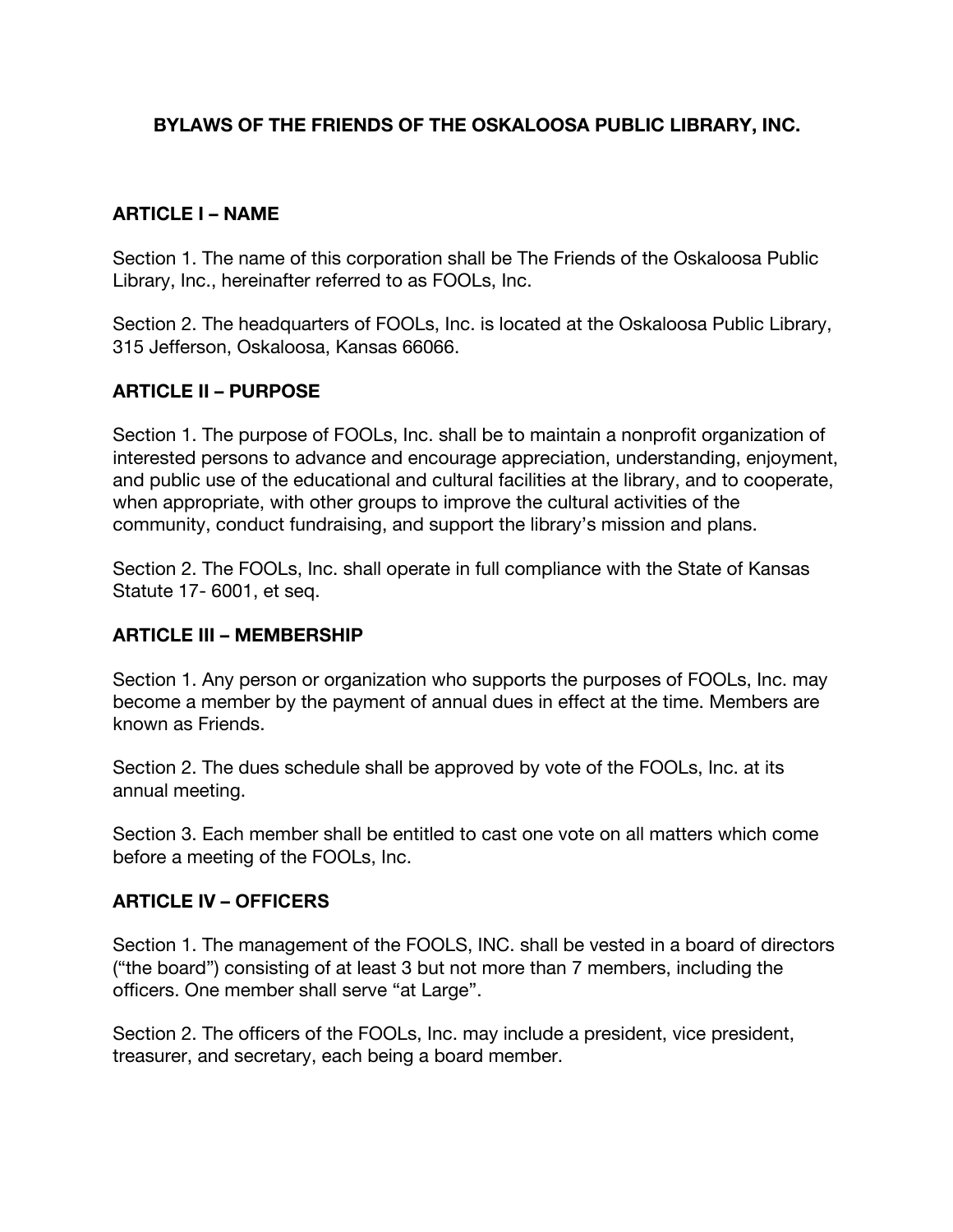Section 3. The term of the board members is two consecutive years; however, they may continue to serve, if reelected, for an additional term. The initial terms will be assigned staggered terms, such that half of the terms thereafter will expire each year.

Section 4. The president shall appoint a nominating committee chairperson who shall be either a director or a Friend from the general membership. He/she shall appoint at least two Friends to serve on this committee. Included in the committee must be a member from the preceding year. The committee shall present a slate of nominees for election as officers and directors at the annual meeting of FOOLS, Inc. Election requires a majority vote by those present.

Section 5. When a vacancy occurs among the officers, the nominating committee shall present for nomination one or more names of current Friends to fill the unexpired term to the board. Vacancies shall be filled by a majority vote of directors at any duly constituted meeting of the board.

Section 6. Vacancies among the officers may be left open until the next annual meeting or may be filled at any regular board meeting by a vote of the majority. Officers so elected serve until the next annual meeting, when they could stand for election to a full term as outlined in Section 3 above.

# **ARTICLE V – DUTIES OF THE OFFICERS**

Section 1. The president shall preside at all meetings of the FOOLs, Inc. and of the board and may appoint standing committees (membership, program, public relations, etc.) and the chairpersons thereof. The president is an ex officio member of all committees, except the nominating committee.

Section 2. The vice president shall, in the absence or disability of the president, perform all the functions of the president.

Section 3. The treasurer shall be responsible for handling all monies of the FOOLs, Inc., including the signing of checks and shall keep appropriate and accurate records. A financial report shall be presented at all meetings of the board and at the annual meeting of the FOOLs, Inc.

Section 4. The secretary shall keep a record of all meetings of the board and of the FOOLs, Inc. The secretary shall distribute a draft of the minutes prior to each meeting, and record for the permanent record any corrections made at the time of acceptance. At the end of each year, the secretary shall provide a complete set of the official minutes to the Friends Office for long-term retention.

### **ARTICLE VI – MEETINGS**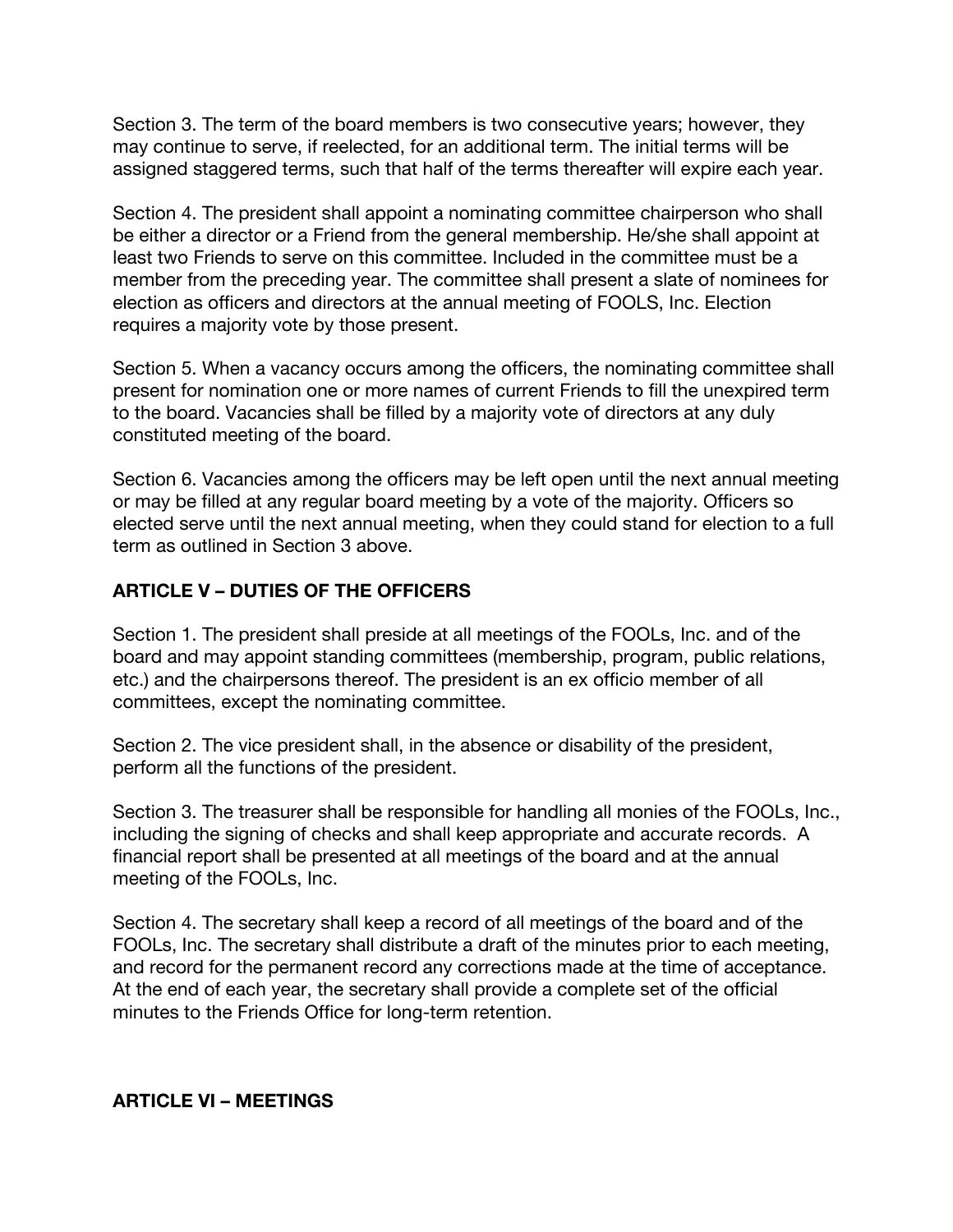Section 1. The annual meeting of the FOOLs, Inc. shall be held once a year, at a time and place determined by the board. Action on motions shall be decided by a vote of a majority of those present. Notices of meetings shall be sent two weeks in advance of the date thereof.

Section 2. Special meetings of the FOOLs, Inc. may be called by the president or the board or upon written request of five members. The notice shall be sent at least two weeks prior to the date of the meeting. The business to be discussed shall be stated in the notification to all association members.

Section 3. Regular meetings of FOOLS, Inc. shall take place at least four times a year. Three (3) board members shall constitute a quorum, and motions shall be carried by a vote of the majority of members present. Proxy or virtual voting is allowed. Notices shall be sent to members at least one week before the meeting. Special meetings may be called by the president with at least forty-eight hours' notice.

Section 4. The director of the library, president of the board of Oskaloosa Public Library and/or other staff members will be invited to participate in board meetings on a non-voting basis.

### **ARTICLE VII – FISCAL PERIOD**

Section 1. The fiscal year of the association shall start on January 1 and end on December 31.

# **ARTICLE VIII – CONFLICT OF INTEREST**

No part of the net earnings of the organization shall inure to the benefit of, or be distributable to its members, directors, officers, or other private persons, except that the organization shall be authorized and empowered to pay reasonable compensation for services rendered and to make payments and distributions in furtherance of the purposes of the association. Where conflict of interest may be thought to exist for a board member, the member shall inform the Board and abstain from any inappropriate participation in the matter.

# **ARTICLE IX – AMENDMENTS TO BYLAWS**

Section 1. These bylaws may be amended, in whole or in part, by two-thirds vote of those present at a meeting of the FOOLs, Inc. provided that the meeting notice contains specific notice of Intention and that a summary of proposed change/changes is included.

### **ARTICLE X – PARLIAMENTARY PROCEDURE**